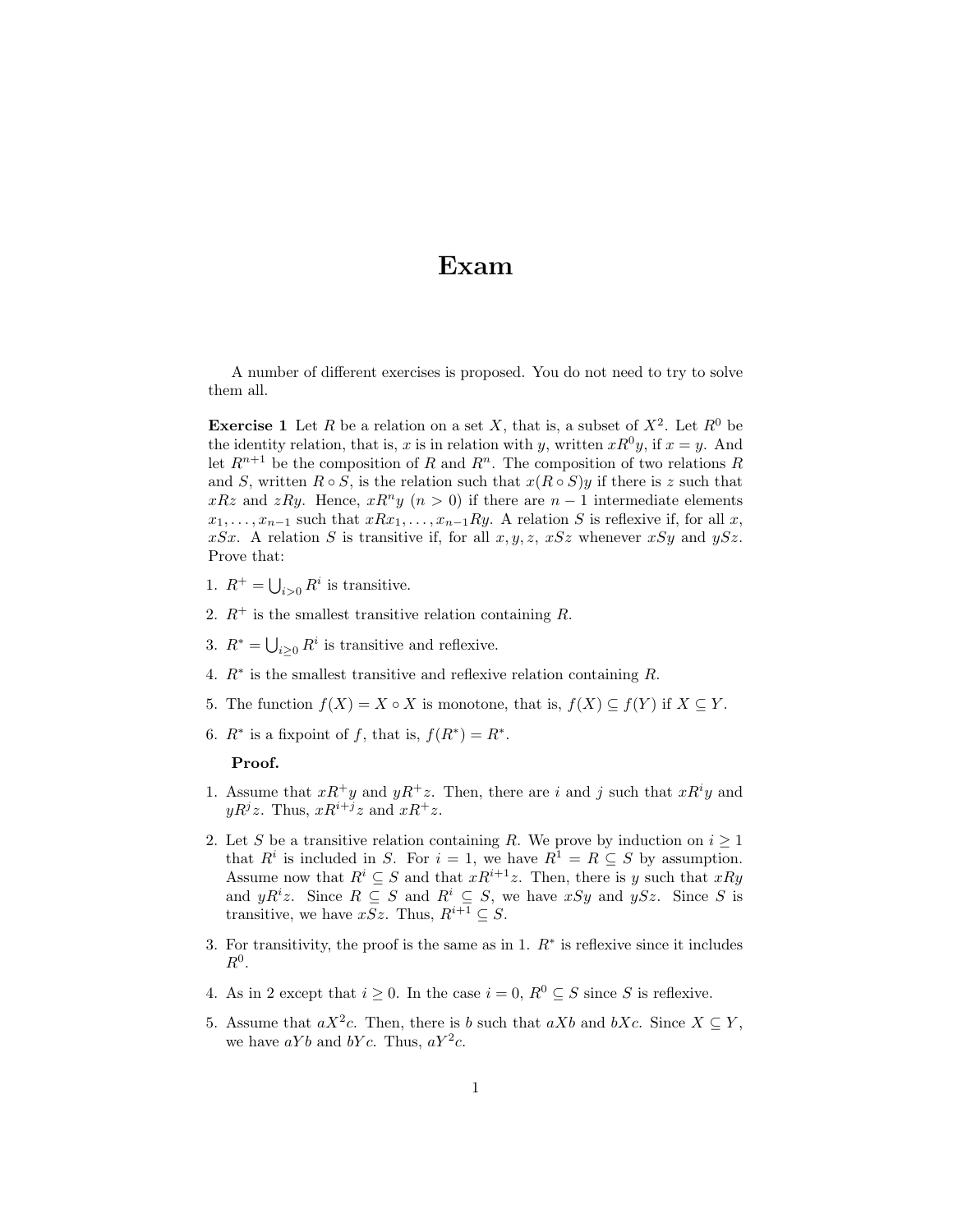6. We first prove that  $f(R^*) \subseteq R^*$ . Let  $(x, z) \in f(R^*)$ . Then, there is y such that  $xR^*y$  and  $yR^*z$ . Since  $R^*$  is transitive,  $xR^*z$ . We now prove that  $R^* \subseteq f(R^*)$ . Assume that  $xR^*y$ . Since  $R^*$  is reflexive, we have  $xR^*xR^*y$ and  $(x, y) \in f(R^*)$ .

Exercise 2 We consider the set of  $\lambda$ -terms  $t = x \mid \lambda xt \mid tt$ , where x is a variable taken in an infinite set X. Let  $\rightarrow_{\beta}$  be the smallest relation such that:

- ( $\lambda x t$ )u  $\rightarrow$ <sub>β</sub> t{x  $\rightarrow$  u}, where t{x  $\rightarrow$  u} is the term obtained by replacing every free occurrence of  $x$  in  $t$  by  $u$  (and renaming bound variables if necessary)
- $\lambda xt \rightarrow_{\beta} \lambda xt'$  if  $t \rightarrow_{\beta} t'$
- $tu \rightarrow_{\beta} t'u$  if  $t \rightarrow_{\beta} t'$
- $tu \rightarrow_{\beta} tu'$  if  $u \rightarrow_{\beta} u'$

Prove that:

- 1. β-reduction introduces no new variables: if  $t \rightarrow_{\beta} t'$ , then FV( $t'$ ) ⊆ FV( $t$ ).
- 2. If  $v \rightarrow_{\beta}^* v'$ , then  $t\{y \mapsto v\} \rightarrow_{\beta}^* t\{y \mapsto v'\}$ .
- 3.  $\rightarrow_{\beta}$  is stable by substitution: if  $t \rightarrow_{\beta} t'$ , then  $t \{y \mapsto v\} \rightarrow_{\beta} t' \{y \mapsto v\}$ .
- 4.  $\rightarrow_{\beta}$  is locally confluent, that is, if  $t \rightarrow_{\beta} u$  and  $t \rightarrow_{\beta} v$ , then there is w such that  $u \to_{\beta}^* w$  and  $v \to_{\beta}^* w$ .

This last property means that, locally, the order in which we make  $\beta$ reductions is not important, since we can always find a common reduct. An important property of  $\beta$ -reduction is that it also holds globally: if  $t \rightarrow_{\beta}^{*} u$  and  $t \to_{\beta}^* v$ , then there is w such that  $u \to_{\beta}^* w$  and  $v \to_{\beta}^* w$ . Thus,  $\beta$ -reduction is in some sense deterministic: it can lead to only one result.

## Proof.

- 1. We proceed by induction on the definition of  $\rightarrow_{\beta}$ .
	- Case  $(\lambda x t)u \to_\beta t\{x \mapsto u\}$ . We have  $\text{FV}((\lambda x t)u) = (\text{FV}(t) \{x\}) \cup \text{FV}(u)$ . By renaming, we can assume that  $x \notin FV(u)$ . Let  $y \in FV(t\{x \mapsto u\})$ . Either  $y \in FV(u)$  and we are done, or  $y \in FV(t)$ . But  $y \neq x$  since  $x \notin FV(u)$  and every occurrence of x is replaced by u. Therefore,  $y \in \mathrm{FV}((\lambda x t)u)$ .
	- Case  $\lambda xt \to_{\beta} \lambda xt'$  since  $t \to_{\beta} t'$ . We have  $FV(\lambda xt) = FV(t) \{x\}$  and  $FV(\lambda x t') = FV(t') - \{x\}$ . And by induction hypothesis, we have  $FV(t') \subseteq$  $FV(t)$ . Therefore,  $FV(\lambda x t') \subseteq FV(\lambda x t)$ .
	- Case  $tu \to_\beta t'u$  since  $t \to_\beta t'$ . We have  $FV(tu) = FV(t) \cup FV(u)$  and  $FV(t'u) = FV(t') \cup FV(u)$ . By induction hypothesis,  $FV(t') \subseteq FV(tu)$ . therefore,  $\text{FV}(t'u) \subseteq \text{FV}(tu)$ .
	- Case  $tu \to_\beta tv'$  since  $u \to_\beta u'$ . Similar to previous case.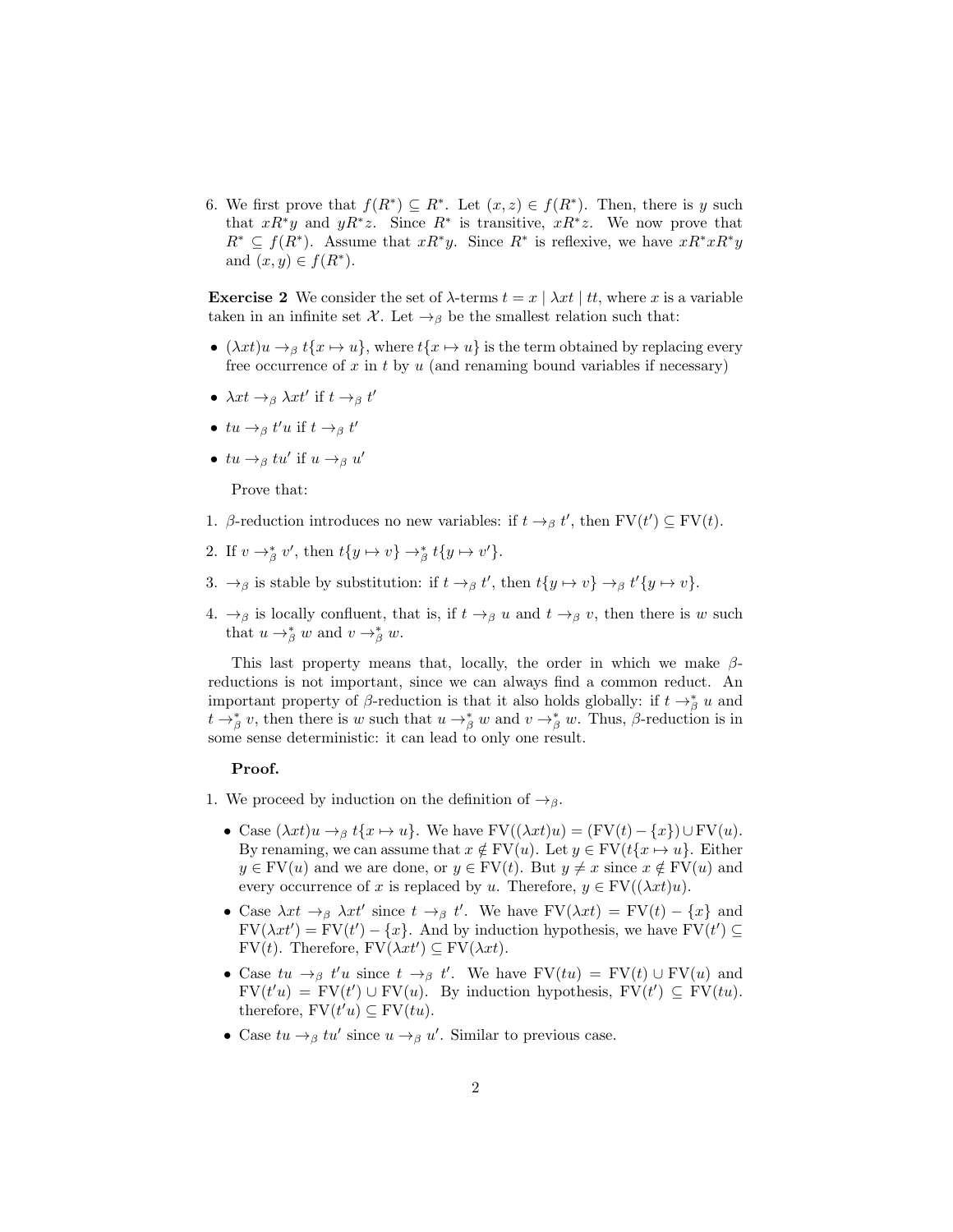- 2. Let  $\sigma = \{y \mapsto v\}$  and  $\sigma' = \{y \mapsto v'\}$ . We proceed by induction on t.
	- Case  $t = y$ . Then,  $t\sigma = v$  and  $t\sigma' = v'$ . Thus,  $t\sigma \rightarrow_{\beta}^* t\sigma'$ .
	- Case  $t \in \mathcal{X} \{y\}$ . Then,  $t\sigma = x = t\sigma'$ . Thus,  $t\sigma \rightarrow_{\beta}^* t\sigma'$ .
	- Case  $t = \lambda x u$ . By renaming, we can assume that  $x \notin \{y\} \cup FV(v)$ . After property 1,  $x \notin FV(v')$ . Hence,  $t\sigma = \lambda x(u\sigma)$  and  $t\sigma' = \lambda x(u\sigma')$ . By induction hypothesis,  $u\sigma \rightarrow_{\beta} u\sigma'$ . Therefore,  $t\sigma \rightarrow_{\beta}^* t\sigma'$ .
	- Case  $t = ab$ . Then,  $t\sigma = (a\sigma)(b\sigma)$  and  $t\sigma' = (a\sigma')(b\sigma')$ . By induction hypothesis,  $a\sigma \to_{\beta}^* a\sigma'$  and  $b\sigma \to_{\beta}^* b\sigma'$ . Therefore,  $t\sigma \to_{\beta}^* (a\sigma')(b\sigma)$  and  $(a\sigma')(b\sigma) \rightarrow_{\beta}^{*} (a\sigma')(b\sigma')$ . Since  $\rightarrow_{\beta}^{*}$  is transitive,  $t\sigma \rightarrow_{\beta}^{*} t\sigma'$ .
- 3. Let  $\sigma = \{y \mapsto v\}$ . We proceed by induction on the definition of  $\rightarrow_{\beta}$ .
	- Case  $(\lambda x t)u \rightarrow_\beta t\{x \mapsto u\}$ . By renaming, we can assume that  $x \notin \{y\} \cup$  $FV(v) \cup FV(u)$ . Hence, we have  $((\lambda x t)u)\sigma = (\lambda x (t\sigma))(u\sigma)$  and  $(t\{x \mapsto$  $u\partial \sigma = (t\sigma)\{x \mapsto u\sigma\}$  (can be proved by induction on t). Therefore,  $((\lambda xt)u)\sigma \rightarrow_{\beta} (t\{x \mapsto u\})\sigma.$
	- Case  $\lambda x t \rightarrow_{\beta} \lambda x t'$  since  $t \rightarrow_{\beta} t'$ . By renaming, we can assume that  $x \notin$  $\{y\} \cup \text{FV}(v)$ . Hence, we have  $(\lambda x t) \sigma = \lambda x (t \sigma)$  and  $(\lambda x t') \sigma = \lambda x (t' \sigma)$ . By induction hypothesis,  $t\sigma \rightarrow_{\beta} t'\sigma$ . Therefore,  $(\lambda x t)\sigma \rightarrow_{\beta} (\lambda x t')\sigma$ .
	- Case  $tu \to_\beta t'u$  since  $t \to_\beta t'$ . We have  $(tu)\sigma = (t\sigma)(u\sigma)$  and  $(t'u)\sigma =$  $(t'\sigma)(u\sigma)$ . By induction hypothesis,  $t\sigma \rightarrow_{\beta} t'\sigma$ . Therefore,  $(tu)\sigma \rightarrow_{\beta} t'$  $(t'u)\sigma$ .
	- Case  $tu \to_\beta tv'$  since  $u \to_\beta u'$ . Similar to previous case.
- 4. We proceed by induction on the definition of  $t \to_\beta u$ , and by case on  $t \to_\beta v$ .
	- Case  $t = (\lambda xa) b$  and  $u = a\{x \mapsto b\}.$ 
		- Case  $v = u$ . Then, it suffices to take  $w = v = u$ .
		- Case  $v = (\lambda x a')b$  and  $a \to_{\beta} a'$ . Then, take  $w = a' \{x \mapsto b\}$ . We have  $u \rightarrow_{\beta} w$  by property 3. And we have  $v \rightarrow_{\beta} w$  by definition of  $\rightarrow_{\beta}$ .
		- Case  $v = (\lambda xa)b'$  and  $b \rightarrow_\beta b'$ . Then, take  $w = a\{x \mapsto b'\}$ . We have  $u \to_{\beta}^{*} w$  by property 2. And we have  $v \to_{\beta} w$  by definition of  $\to_{\beta}$ .
	- Case  $t = \lambda x a$ ,  $u = \lambda x a'$  and  $a \to_{\beta} a'$ . Then,  $v = \lambda x c$  and  $a \to_{\beta} c$ . By induction hypothesis, there is d such that  $a' \rightarrow_{\beta}^{*} d$  and  $c \rightarrow_{\beta}^{*} d$ . Therefore, by taking  $w = \lambda x d$ , we have  $u \to_{\beta}^* w$  and  $v \to_{\beta}^* w$ .
	- Case  $t = ab$ ,  $u = a'b$  and  $a \rightarrow_{\beta} a'$ .
		- Case  $v = ac$  and  $a \rightarrow_\beta c$ . By induction hypothesis, there is d such that  $a' \rightarrow_{\beta}^{*} d$  and  $c \rightarrow_{\beta}^{*} d$ . Therefore, by taking  $w = db$ , we have  $u \rightarrow_{\beta}^{*} w$  and  $v \rightarrow_{\beta}^{*} w.$
		- Case  $v = ab'$  and  $b \rightarrow_\beta b'$ . Then, by taking  $w = a'b'$ , we have  $u \rightarrow_\beta w$ and  $v \rightarrow_{\beta} w$ .
	- Case  $tu \to_\beta tv'$  since  $u \to_\beta u'$ . Similar to previous case.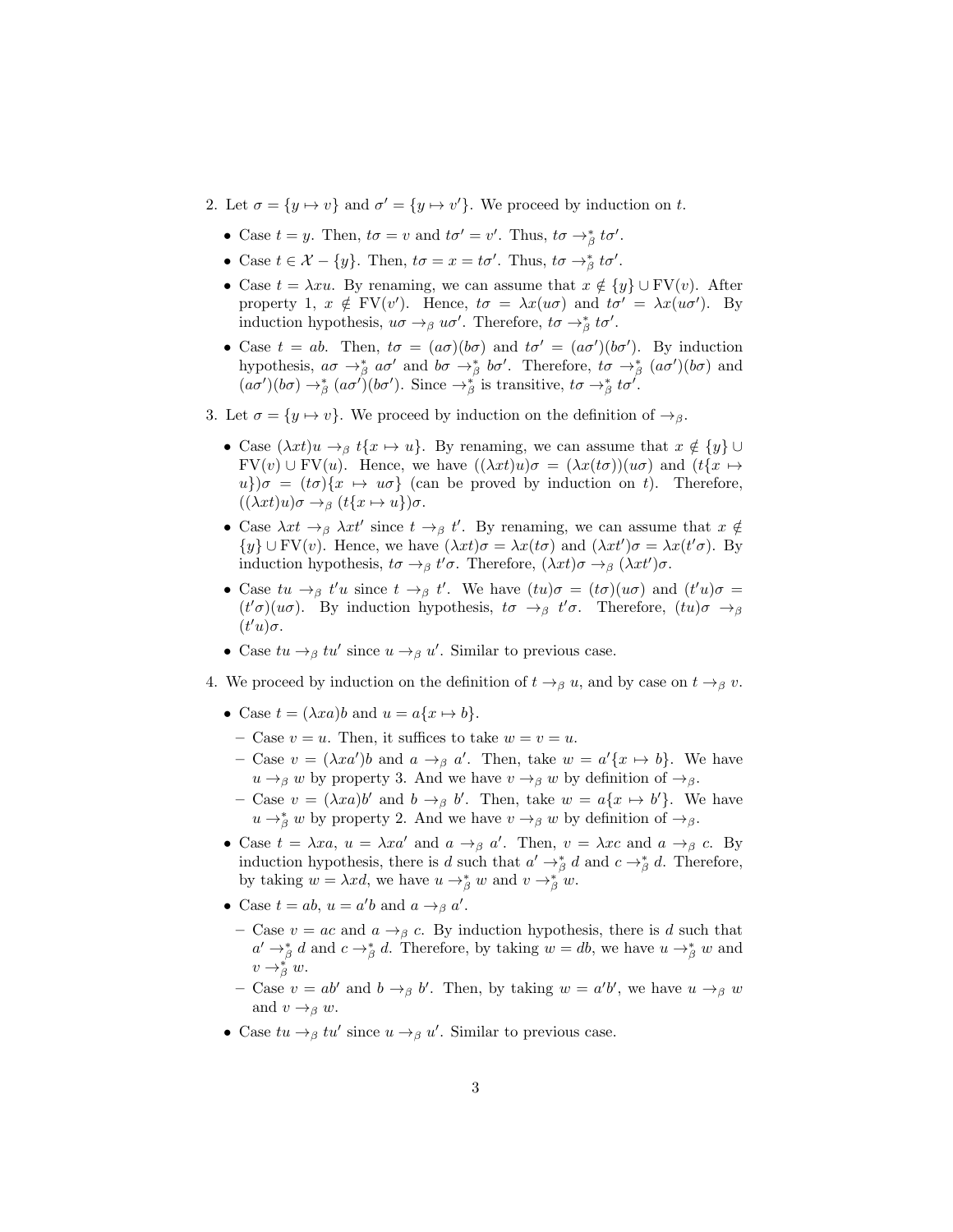**Exercise 3** Define a 2-tapes Turing machine  $(\Sigma, Q, q_i, q_f, \delta)$  computing the function  $n \mapsto 2n$ , where  $\Sigma$  is the finite alphabet used by the machine with at least the symbols  $\{\Box, 0, 1\}$ , Q is the finite set of states of the machine,  $q_i$ the initial state,  $q_f$  the final state, and  $\delta$  is a partial function from  $Q \times \Sigma^2$  to  $Q \times \Sigma^2 \times \{-1, 0, +1\}$ . To do this, you are free to introduce in  $\Sigma$  symbols different from  $\{\Box, 0, 1\}$ , and in Q states different from  $\{q_i, q_f\}$ . The machine starts in position 0 in state  $q_i$  with, on tape 1,  $\Box$  followed by n 1's and then 0's, and on tape 2,  $\Box$  followed by 0's. It must end in position 0 in state  $q_f$  with, on tape 2,  $\Box$  followed by 2n 1's and then 0's.

**Proof.** One possibility is to use a new symbol  $m$  to mark where we stopped and, for each 1 on tape 1, replace 1 by  $m$  on tape 1 and replace  $m$  on tape 2 by two 1's. We will also introduce new states as needed.

We first add an  $m$  in position 1 in tape 2 by the rules  $(x$  denotes the letter on tape 1, and y the letter on tape 2, where letters belong to  $\Sigma = \{\Box, 0, 1, m\}$ :

- $\bullet$   $(q_i, xy) \rightarrow (q_0, xy, 1)$
- $(q_0, xy) \rightarrow (q_1, xm, 0)$

We then parse tape 1 until a 0 or a 1 is reached. If we reach a 0, then we go back to position 0 and stop:

- $(q_1, 0y) \rightarrow (q_2, 0y, -1)$
- $\bullet$   $(q_2, my) \rightarrow (q_2, my, -1)$
- $(q_2, \Box y) \rightarrow (q_f, \Box y, 0)$

If we reach a 1, then we replace it by  $m$ , go back to position 0:

- $(q_1, 1y) \rightarrow (q_3, my, -1)$
- $\bullet$   $(q_3, my) \rightarrow (q_3, my, -1)$
- $(q_3, \Box y) \rightarrow (q_4, \Box y, 1)$

add two 1's at the end of tape 2, and go back to position 0 to start again on state  $q_1$ :

- $(q_4, x_1) \to (q_4, x_1, 1)$
- $(q_4, xm) \rightarrow (q_5, x1, 1)$
- $(q_5, xy) \rightarrow (q_6, x_1, -1)$
- $(q_6, x_1) \rightarrow (q_6, x_1, -1)$
- $\bullet$   $(q_6, x \Box) \rightarrow (q_1, x \Box, 1)$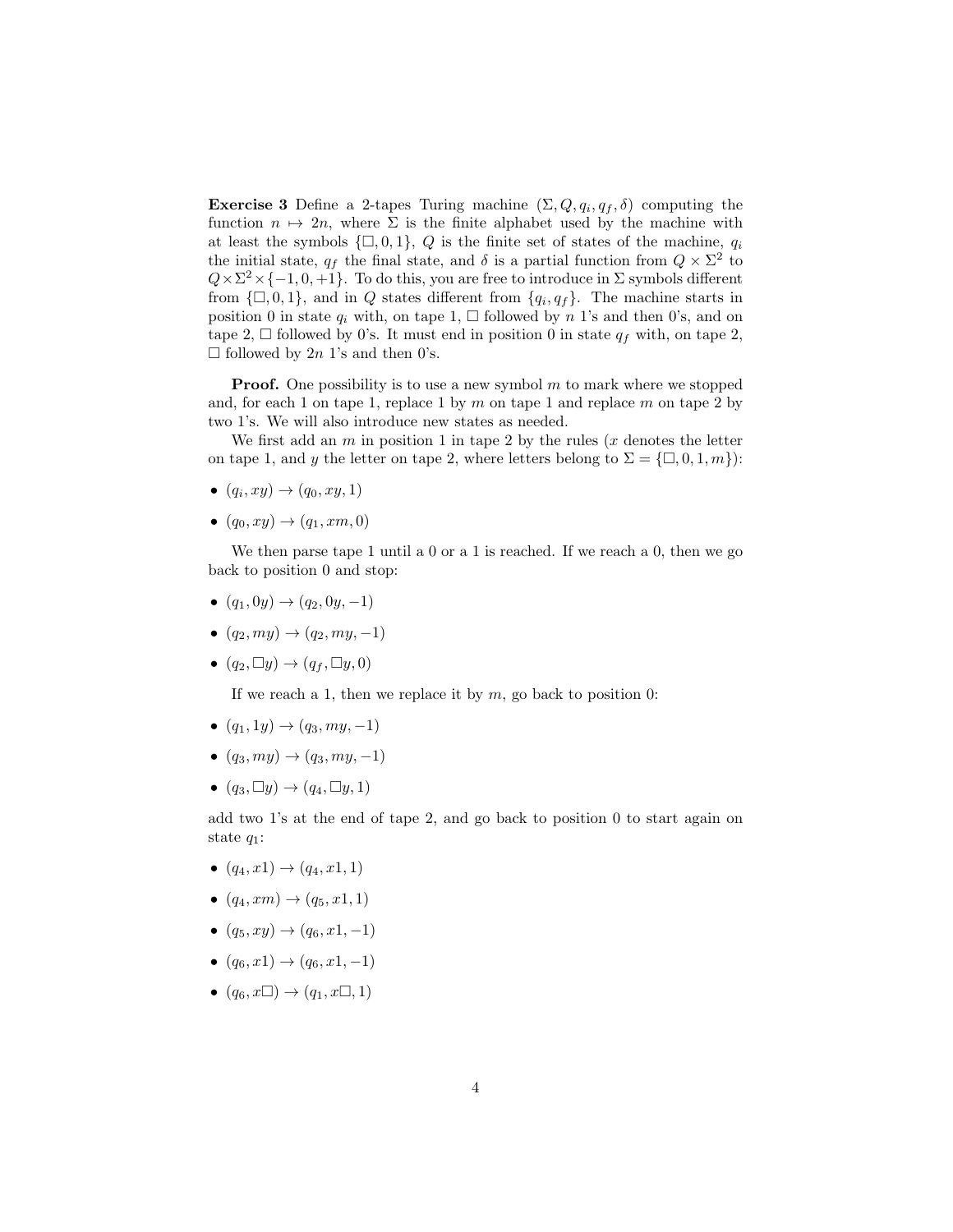**Exercise 4** We consider a set  $\mathcal X$  of variables, a set  $\mathcal F$  of function symbols and a set  $P$  of predicate symbols. We assume that every (function or predicate) symbol f is equipped with an arity  $\alpha_f \in \mathbb{N}$ , that is, in a term of the form  $f(t_1, \ldots, t_n)$ , we always have  $n = \alpha_f$ . A model is given by a set A and, for each function symbol f of arity n, a function  $f_A: A^n \to A$  and, for each predicate symbol P of arity n, a function  $P_A : A^n \to \text{Bool}$  where  $\text{Bool} = \{\text{true}, \text{false}\}.$ Then, given a finite valuation  $\mu : \mathcal{X} \to A$ , the interpretation of a formula  $\phi$ , written  $[\![\phi]\!]_{\mu}$ , is defined as follows:

- $\llbracket x \rrbracket_{\mu} = \mu(x)$
- $[[(t_1, \ldots, t_n)]]_\mu = [A([\![t_1]\!]_\mu, \ldots, [\![t_n]\!]_\mu)$
- $\[P(t_1, \ldots, t_n)\]_\mu = P_A(\llbracket t_1 \rrbracket_\mu, \ldots, \llbracket t_n \rrbracket_\mu)$
- $[\![\bot]\!]_\mu = \mathsf{false}$
- $\lbrack\neg\phi\rbrack\lbrack_\mu = \mathsf{not}(\lbrack\lbrack\phi\rbrack\lbrack_\mu)$
- $\llbracket \phi \lor \psi \rrbracket_u = \mathsf{or}(\llbracket \phi \rrbracket_u, \llbracket \psi \rrbracket_u)$
- $\llbracket \phi \wedge \psi \rrbracket_u = \text{and} (\llbracket \phi \rrbracket_u, \llbracket \psi \rrbracket_u)$
- $\llbracket \phi \Rightarrow \psi \rrbracket_u = \text{impl}(\llbracket \phi \rrbracket_u, \llbracket \psi \rrbracket_u)$
- $[\forall x \phi]_{\mu} = \text{forall}(\{\llbracket \phi \rrbracket_{\mu \cup \{x,a\}} \mid a \in A\}) \text{ if } x \notin \text{dom}(\mu)$
- $[\exists x \phi]_{\mu} = \text{exists}(\{\llbracket \phi \rrbracket_{\mu \cup \{x,a\}} \mid a \in A\})$  if  $x \notin \text{dom}(\mu)$

where dom( $\mu$ ) is the set of variables on which  $\mu$  is defined, the boolean functions not, or, ... are defined as usual, and forall, exists :  $\mathcal{P}(Bool) \rightarrow \text{Bool}$  are defined as follows:

- forall $(S)$  = true iff false  $\notin S$
- exists $(S)$  = true iff true  $\in S$

The universal closure of a formula  $\phi$  with free variables  $x_1, \ldots, x_n$  is  $\overline{\forall} \phi =$  $\forall x_1 \dots \forall x_n \phi$ . A formula  $\phi$  is *valid* if, in every model A,  $\|\overline{\forall}\phi\|$  = true.

Let the provability relation ⊢ be the smallest relation on pairs  $(\Gamma, \phi)$  where Γ is a finite set of formulas (the assumptions) and  $φ$  a formula, such that:

$$
\begin{aligned}\n\text{(axiom)} \quad & \frac{\phi \in \Gamma}{\Gamma \vdash \phi} \\
(\bot - \text{elim}) \quad & \frac{\Gamma \vdash \bot}{\Gamma \vdash \phi} \\
(\Rightarrow \text{-intro}) \quad & \frac{\Gamma \cup \{\phi\} \vdash \psi}{\Gamma \vdash \phi \Rightarrow \psi}\n\end{aligned}
$$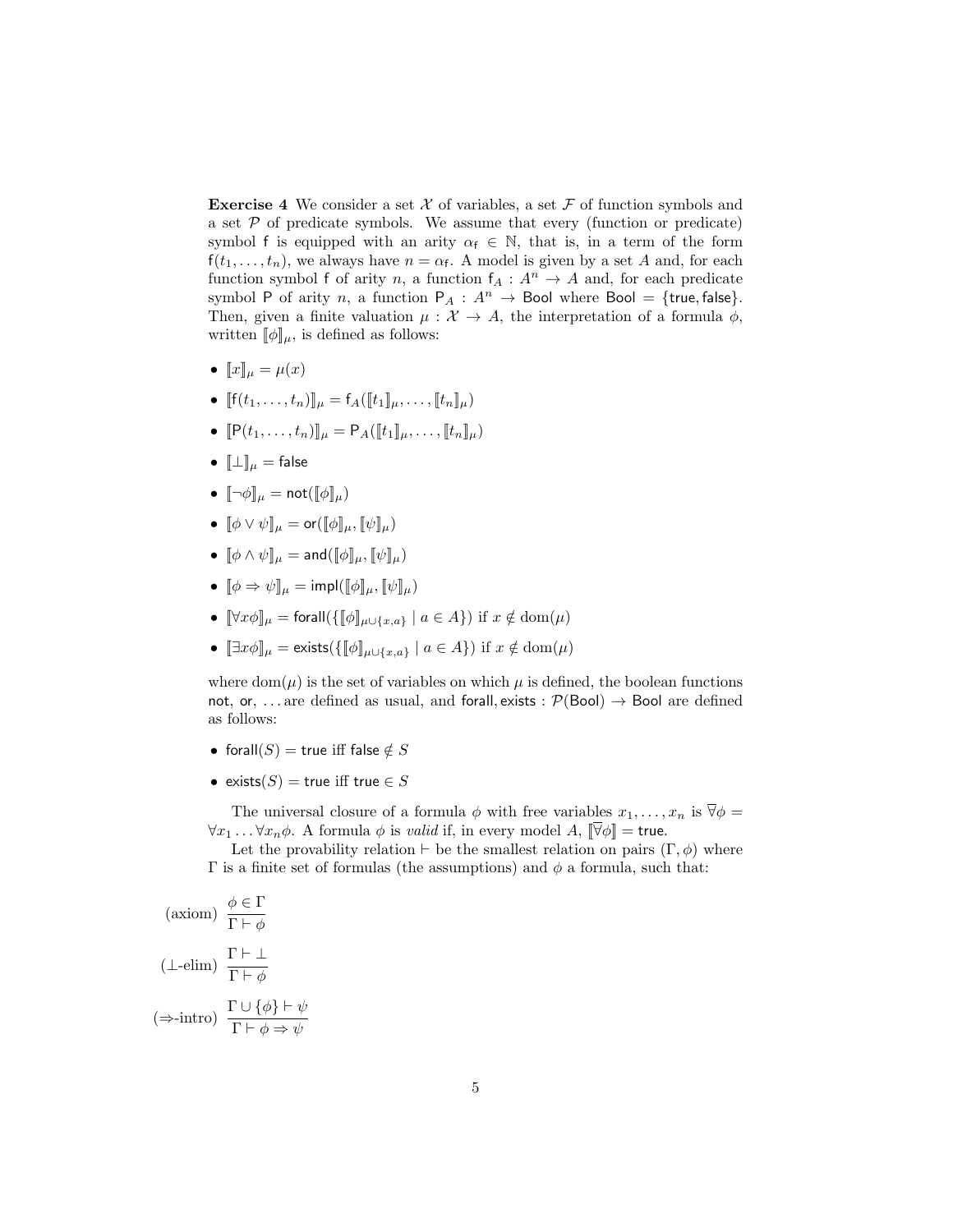$$
(\Rightarrow \text{elim}) \frac{\Gamma \vdash \phi \Rightarrow \psi \quad \Gamma \vdash \phi}{\Gamma \vdash \psi}
$$
\n
$$
(\land \text{-intro}) \frac{\Gamma \vdash \phi \quad \Gamma \vdash \psi}{\Gamma \vdash \phi \land \psi}
$$
\n
$$
(\land \text{-elim-left}) \frac{\Gamma \vdash \phi \land \psi}{\Gamma \vdash \phi}
$$
\n
$$
(\land \text{-elim-right}) \frac{\Gamma \vdash \phi \land \psi}{\Gamma \vdash \psi}
$$
\n
$$
(\lor \text{-intro-left}) \frac{\Gamma \vdash \phi}{\Gamma \vdash \phi \lor \psi}
$$
\n
$$
(\lor \text{-intro-right}) \frac{\Gamma \vdash \phi}{\Gamma \vdash \phi \lor \psi}
$$
\n
$$
(\lor \text{-intro-right}) \frac{\Gamma \vdash \psi}{\Gamma \vdash \phi \lor \psi}
$$
\n
$$
(\lor \text{-elim}) \frac{\Gamma \vdash \phi \lor \psi \quad \Gamma \cup \{\phi\} \vdash \chi \quad \Gamma \cup \{\psi\} \vdash \chi}{\Gamma \vdash \chi}
$$
\n
$$
(\forall \text{-intro}) \frac{\Gamma \vdash \phi \quad x \notin \text{FV}(\Gamma)}{\Gamma \vdash \forall x \phi}
$$
\n
$$
(\forall \text{-elim}) \frac{\Gamma \vdash \forall x \phi}{\Gamma \vdash \phi \{x \mapsto t\}}
$$
\n
$$
(\exists \text{-intro}) \frac{\Gamma \vdash \phi \{x \mapsto t\}}{\Gamma \vdash \exists x \phi}
$$
\n
$$
(\exists \text{-elim}) \frac{\Gamma \vdash \exists x \phi \quad \Gamma \cup \{\phi\} \vdash \chi \quad x \notin \text{FV}(\Gamma) \cup \text{FV}(\chi)}{\Gamma \vdash \chi}
$$
\n
$$
(EM) \Gamma \vdash \phi \lor \neg \phi
$$

Prove that the provability relation is correct, that is, in every model A, if  $\Gamma \vdash \phi$  and  $\Gamma = {\phi_1, \ldots, \phi_n}$ , then  $\phi_1 \wedge \ldots \wedge \phi_n \Rightarrow \phi$  is valid.

**Proof.** We proceed by induction on the definition of ⊢. Let  $\Gamma = \{\phi_1, \ldots, \phi_n\}.$ In the following, we identity  $\Gamma$  and the formula  $\phi_1 \wedge \ldots \wedge \phi_n$ . Let A be a model and  $\mu$  a valuation such that  $dom(\mu) \subseteq FV(\Gamma)$  and  $[\![\Gamma]\!]_{\mu} = \mathsf{true}.$ 

- (∧-intro) We have  $[\![\phi \wedge \psi]\!] = \mathsf{and}([\![\phi]\!]_\mu, [\![\psi]\!]_\mu)$ . By induction hypothesis,  $[\![\phi]\!]_\mu = \mathsf{true}$ and  $[\![\psi]\!]_\mu$  = true. Therefore,  $[\![\phi \wedge \psi]\!]$  = true.
- ( $\wedge$ -elim-left) By induction hypothesis, we have  $[\![\phi \wedge \psi]\!]_\mu = \text{and} (\llbracket \phi \rrbracket_\mu, [\![\psi]\!]_\mu) = \text{true}$ . Therefore,  $[\![\phi]\!]_\mu = \text{true}.$

(∧-elim-right) Similar.